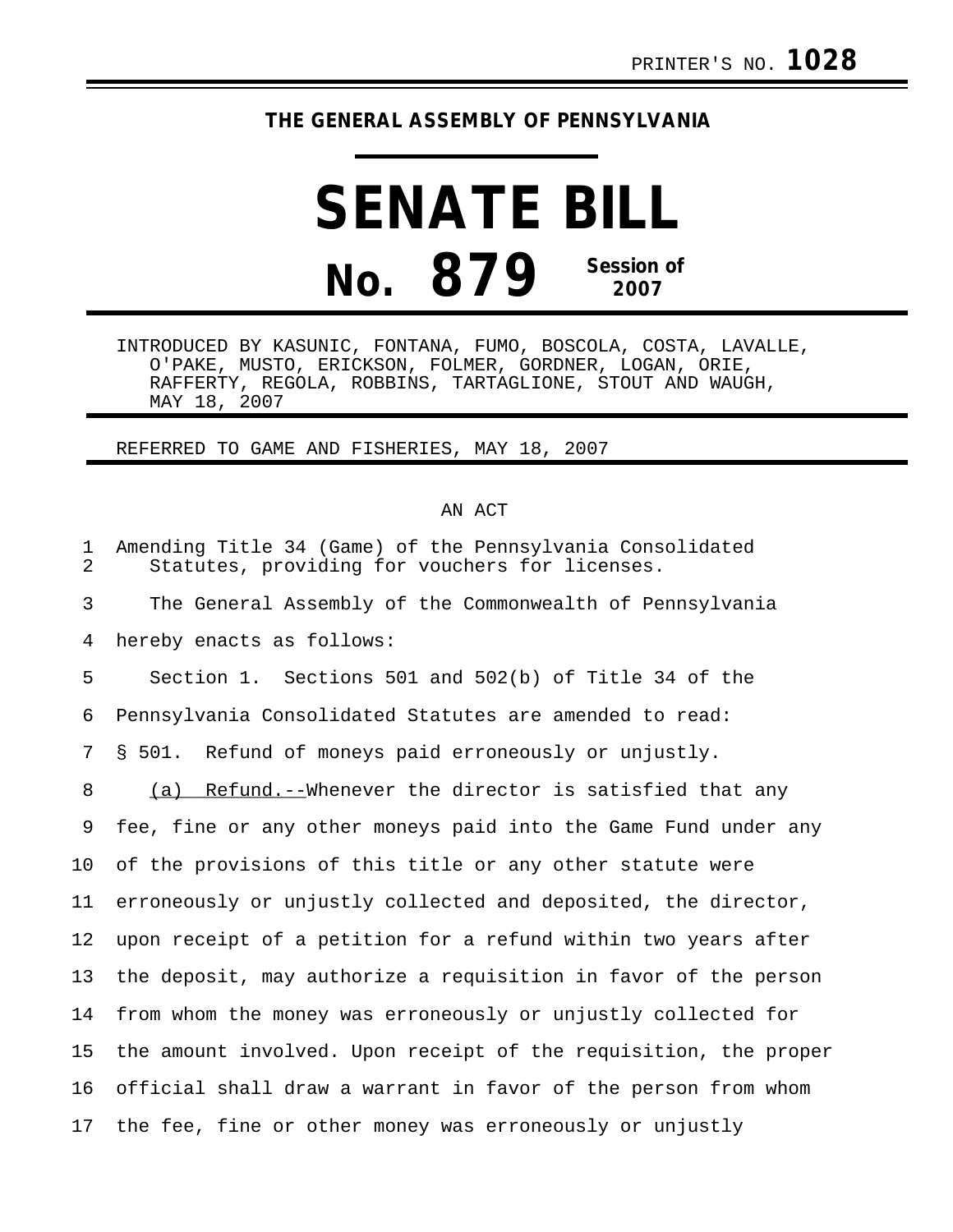1 collected.

| 2  | Refund of gift voucher. -- A person wishing to obtain a<br>(b)   |
|----|------------------------------------------------------------------|
| 3  | refund for a gift voucher shall submit a request on a form       |
| 4  | designed by the commission and made available to issuing agents  |
| 5  | within one year of the date of the issuance of the gift voucher. |
| 6  | A refund shall be issued by the commission within 90 days of     |
| 7  | request for refund in the amount of the license indicated on the |
| 8  | gift voucher excepting the amount of the issuing agent fee.      |
| 9  | § 502. Collection fee for uncollectible checks.                  |
| 10 | * * *                                                            |
| 11 | Voidness for uncollectibility.--Any license, permit,<br>(b)      |
| 12 | gift voucher or privilege granted by the uncollectible check or  |
| 13 | other instrument shall be void until all fees are paid by a      |
| 14 | negotiable check or instrument.                                  |
| 15 | Section 2. Title 34 is amended by adding a section to read:      |
| 16 | <u>§ 2712. Vouchers for licenses.</u>                            |
| 17 | (a) Gift vouchers.--The commission shall make available          |
| 18 | through its issuing agents gift vouchers which may be purchased  |
| 19 | on behalf of a third party. The gift voucher shall be designed   |
| 20 | on a form designed by the commission and made available to all   |
| 21 | issuing agents. The form shall contain the following             |
| 22 | information:                                                     |
| 23 | $(1)$ A serial number.                                           |
| 24 | (2)<br>The name of the purchaser.                                |
| 25 | The name of the party for whom the gift voucher is<br>(3)        |
| 26 | purchased.                                                       |
| 27 | The name and address of the issuing agent.<br>(4)                |
| 28 | (5)<br>The class of license for which the gift voucher may       |
| 29 | be redeemed.                                                     |
| 30 | The date of issuance.<br>(6)                                     |
|    |                                                                  |

20070S0879B1028 - 2 -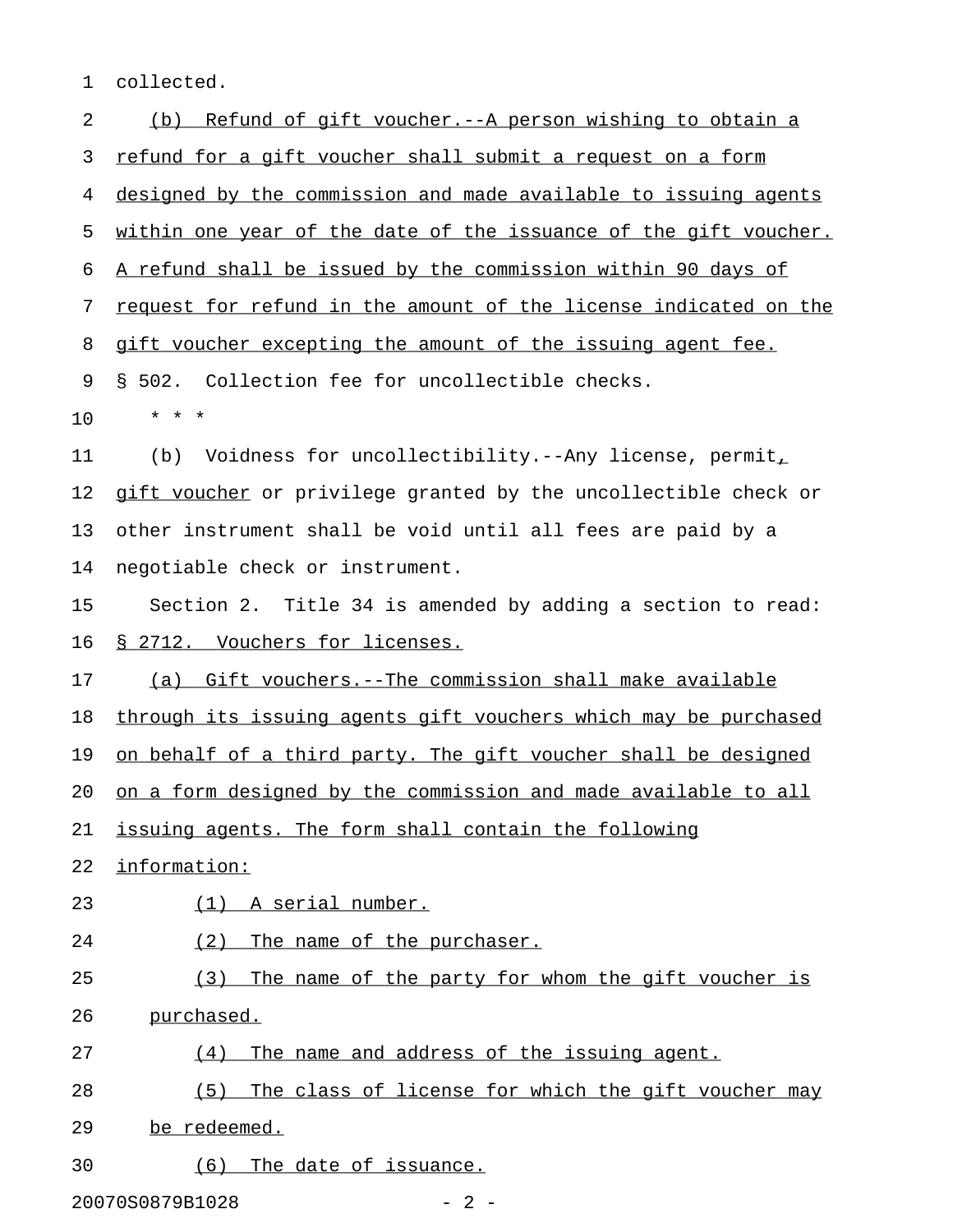| $\mathbf{1}$ | The total amount paid which shall include the<br>(7)             |
|--------------|------------------------------------------------------------------|
| 2            | issuing agent fee authorized by section 2709(c) (relating to     |
| 3            | license costs and fees).                                         |
| 4            | Redemption.--The gift voucher may only be redeemed for<br>(b)    |
| 5            | the class of license indicated on the gift voucher and for which |
| 6            | the applicable fee has been paid by the gift voucher purchaser.  |
| 7            | Gift vouchers shall only be redeemable for a period of one year  |
| 8            | from the date of issuance and shall be issued only for the       |
| 9            | following classes of licenses:                                   |
| 10           | Adult resident hunting licenses under section 2705(1)            |
| 11           | (relating to classes of licenses).                               |
| 12           | Junior resident hunting licenses under section 2705(2).          |
| 13           | Senior resident hunting licenses under section 2705(3).          |
| 14           | Senior lifetime resident combination licenses under              |
| 15           | section 2705(7).                                                 |
| 16           | Junior resident combination licenses under section               |
| 17           | $2705(7.1)$ .                                                    |
| 18           | Adult nonresident hunting licenses under section 2705(8).        |
| 19           | Junior nonresident hunting licenses under section                |
| 20           | $2705(9)$ .                                                      |
| 21           | Junior nonresident combination licenses under section            |
| 22           | $2705(11.1)$ .                                                   |
| 23           | (c) Fee for voucher. -- A person purchasing a gift voucher       |
| 24           | must pay the fee for the class of license as provided in section |
| 25           | 2709(a) and the issuing agent fee as provided in section 2709(c) |
| 26           | unless otherwise exempted from such fee by this title.           |
| 27           | (d) Remittance of fees.--Moneys received for the purchase of     |
| 28           | gift vouchers shall be remitted to the commission by the issuing |
| 29           | agent as provided in section 2725 (relating to remitting funds   |
| 30           | to commission). Money remitted to the commission for the         |
|              | 20070S0879B1028<br>$-3 -$                                        |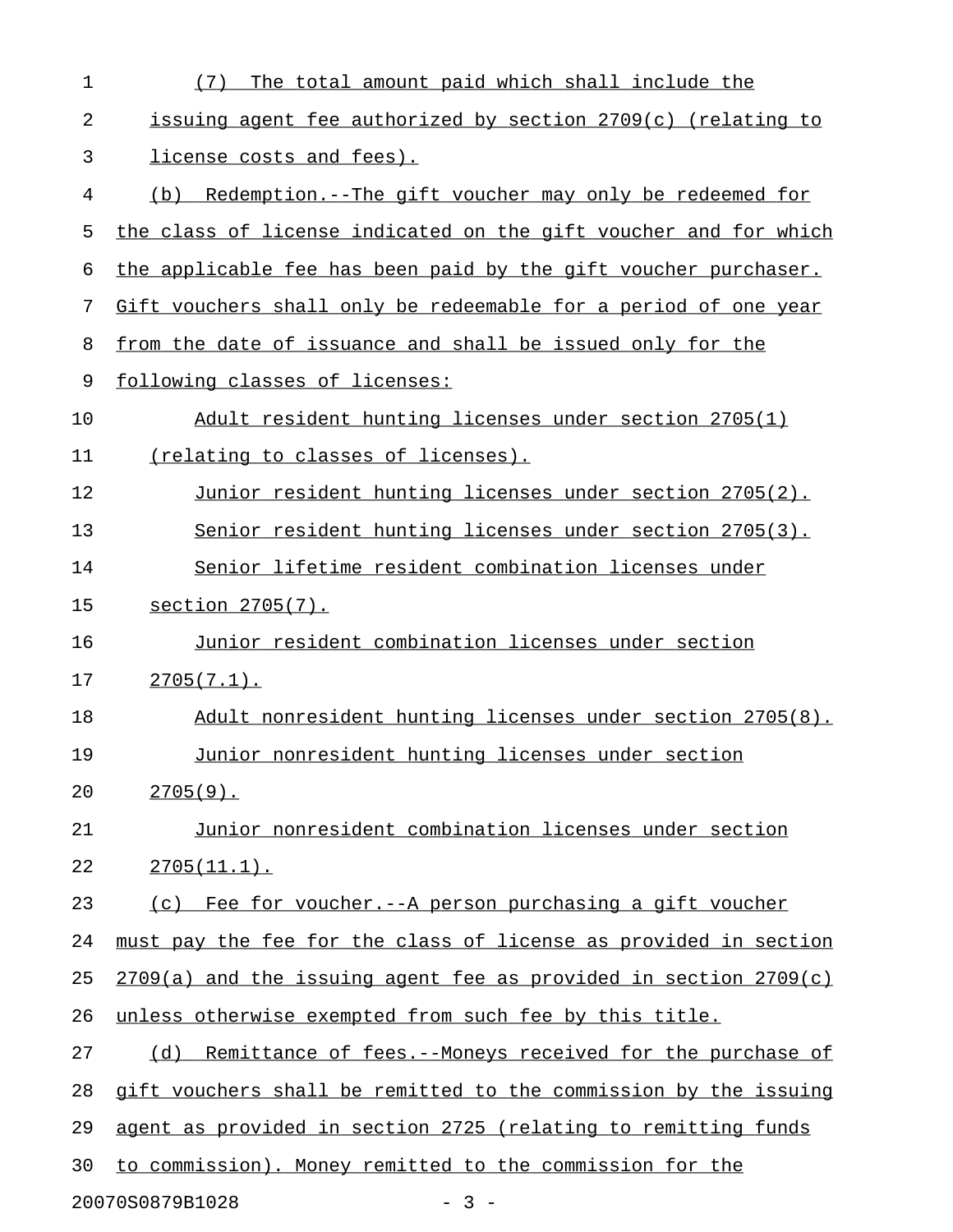1 purchase of gift vouchers shall be used as provided in section 2 521(b) (relating to establishment and use of Game Fund) as is 3 provided for the particular license purchased by the issuance of 4 the gift voucher. 5 (e) Places of redemption.--A gift voucher may be redeemed at

6 the place of business of an issuing agent in this Commonwealth.

7 When redeeming a gift voucher, the bearer of a gift voucher must

8 show one form of photo identification except in the case of a

9 junior licensee. In such case, the junior licensee must be

10 <u>accompanied by a responsible adult and shall present the written</u>

11 request required to acquire a license pursuant to section 2705.

12 (f) Restrictions.--The bearer of a gift voucher is subject

13 to all restrictions relating to the issuance, denial or

14 revocation of a license provided in this title or any other

15 title, law or requlation.

16 Section 3. Section 2724 of Title 34 is amended to read: 17 § 2724. Record of license sales.

18 (a) Daily record.--Each place where licenses are sold shall 19 maintain a complete daily record of all license and gift voucher 20 transactions, including applications received, in the manner and 21 form prescribed by the director. The applications, licenses and 22 records shall be made available, during normal business hours, 23 for immediate inspection to any officer charged with the 24 enforcement of this title or any representative of the Office of 25 the Auditor General or Attorney General.

26 (b) Monthly report.--Within five days following the first 27 day of each month, each issuing agent shall forward to the 28 director, on forms supplied by the commission, a complete report 29 of licenses and gift vouchers issued, in correct numerical 30 sequence, together with all moneys collected from the sale of 20070S0879B1028 - 4 -